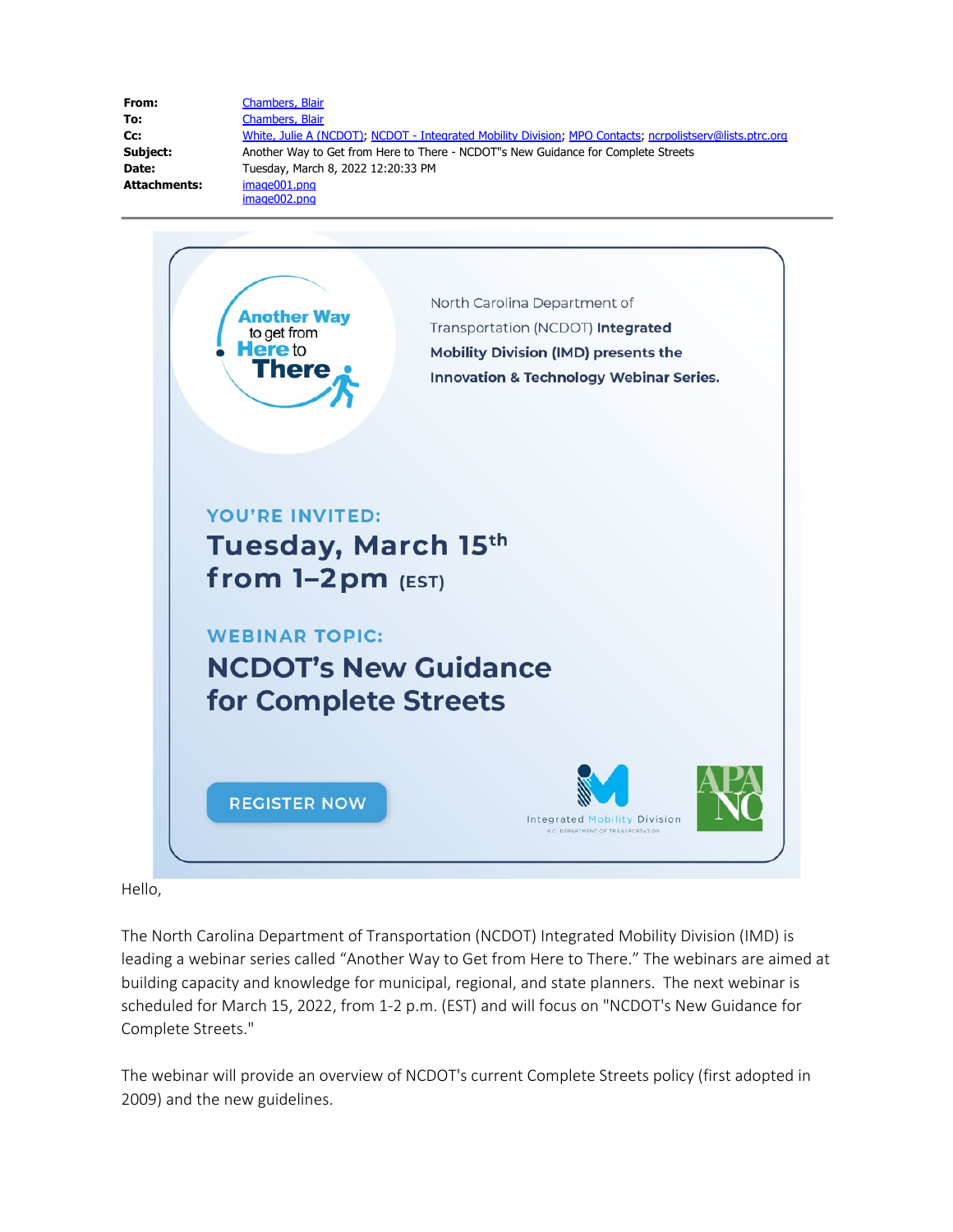The session will:

- Discuss the purpose of the Complete Streets policy
- Educate decision-makers on how to navigate the policy update
- Review the best practices of the policy
- Examine lessons learned since the policy's implementation in 2009.
- Provide examples at the local level on how to implement the Complete Streets policies.

The Complete Streets policy directs the Department to incorporate several modes of transportation when building new projects or making improvements to existing infrastructure. The benefits of this approach include:

- Making it easier for travelers to get where they need to go
- Encouraging the use of alternative forms of transportation
- Building more sustainable communities
- Increasing connectivity between neighborhoods, street, and transit systems
- Improving safety for pedestrians, cyclists, and motorists

Speakers will include Joseph Furstenberg (NCDOT) and Hanna Cockburn (City of Greensboro).

Joseph Furstenberg is the Statewide Programming and Policy Unit Manager with the Integrated Mobility Division (IMD) of the North Carolina Department of Transportation (NCDOT). Joseph has served as a transportation professional with NCDOT since 2018, coordinating statewide multimodal policy and facility design for all state-funded highway projects and non-highway projects. Joseph manages the Statewide Programming and Policy Unit of the Integrated Mobility Division, overseeing the complete streets program, Safe Routes to School, transit prioritization, TAP funded projects and programs, and other multimodal programs, projects, and research initiatives. Joseph also serves on the leadership of the North Carolina Chapter of the Association for Pedestrian and Bicycle Professionals (APBP) and is a member of the North Carolina Vision Zero Task Force.

Hanna Cockburn, AICP, has practiced public sector transportation, recreation, land use, and sustainability planning in North Carolina since 1998, serving at the state, regional, county, and local levels. She will talk about Complete Streets and its importance from the perspective of a municipality. Hanna joined the City of Greensboro as the Director of Transportation in April 2020, where she oversees transportation planning, facility design, traffic operations, parking, public transportation, and traffic safety programming. Hanna holds a Bachelor of Arts from Cornell College and a Master of Arts in Urban and Regional Planning from Minnesota State University. She is a member of the American Planning Association, American Institute of Certified Planners, the Institute of Transportation Engineers, and an LGFCU 2015 Local Government Fellow. Hanna is the President of the NC Chapter of the American Planning Association and is an active member of the Transportation Research Board Standing Committee on Transportation Needs of National Parks and Public Lands (AEP 20).

Attendees will have the opportunity to earn one Professional Development Hour (PDH) credit and/or one AICP CM credit hour for participating in this webinar.

Don't miss this opportunity to be in the know. Reserve your space today by clicking the ["Register"](https://register.gotowebinar.com/register/8927827030465895181) button in the image above.

When registering, please be sure to include any specific questions you may have regarding Complete